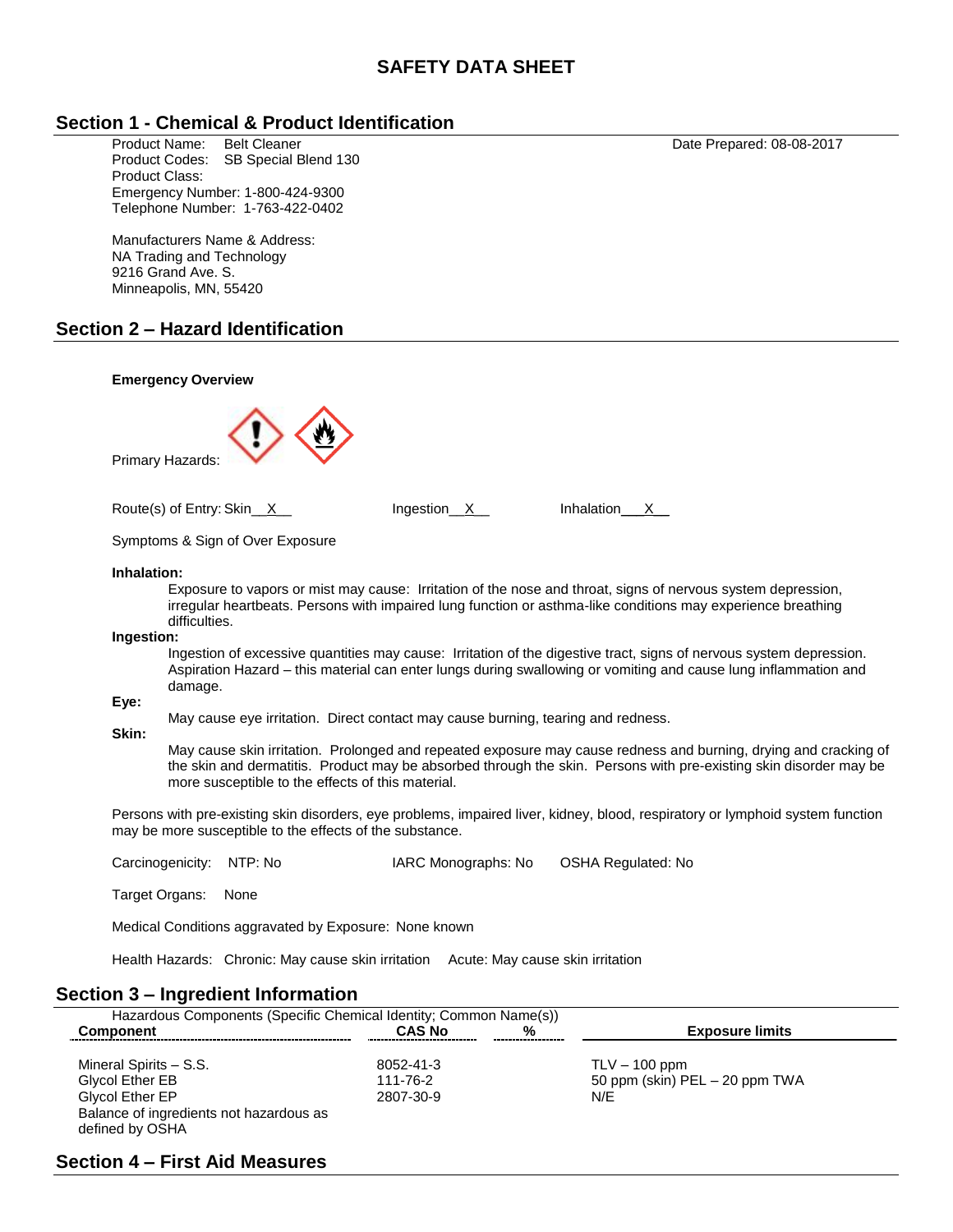# **SAFETY DATA SHEET**

| Inhalation:          | Move victim into fresh air. If symptoms of exposure develop, seek medical attention. If victim is not<br>breathing, artificial respiration should be administered. Seek immediate medical attention. |
|----------------------|------------------------------------------------------------------------------------------------------------------------------------------------------------------------------------------------------|
| Ingestion:           | **Seek Immediate Medical Attention** Have physician call Los Angeles Poison Information Center (24<br>hours) (800) 356-3129                                                                          |
| <b>Skin Contact:</b> | Remove contaminated clothing. Cleanse affected areas by washing with mild soap and water. If irritation<br>persists, seek medical attention.                                                         |
| Eye Contact:         | If irritation or redness from exposure to vapors develops, move victim from exposure and into fresh air.<br>For Direct contact, flush eyes with clean water. Seek medical help.                      |

# **Section 5 – Fire Fighting Measures**

.

| <b>Flash Point:</b>                        |                                                                                                                             |
|--------------------------------------------|-----------------------------------------------------------------------------------------------------------------------------|
| Unusual fire / Explosion<br><b>Hazards</b> | May form toxic materials: Carbon dioxide and carbon monoxide, various hydrocarbons, etc.                                    |
| <b>Fire Extinguishing</b><br>Media:        | Dry chemicals, CO <sub>2</sub> , or foam. Water may be ineffective and spread fire.                                         |
| <b>Special</b><br>Information:             | Wear self-contained breathing apparatus with full facepiece operated in pressure-demand or other<br>positive pressure mode. |

### **Section 6 – Accidental Release Measures**

Ventilate area of leak or spill. Wear appropriate protective equipment as specified in Section 8.

**Spills:** Stay up wind and away from spill. Keep all sources of ignition and hot metal surfaces away from spill. If spill is indoors, ventilate area of spill. Foam, especially high expansion foam, may be used to suppress vapors. Keep out of drains, sewers or waterways. Use sand or other inert material to dam and contain spill. Do not flush area with water. For small spills, do not flush with water; use absorbent pads. Call spill response team if large spill. Notify appropriate State/Local agencies. If spill in excess of EPA reportable quantity, immediately notify the National Response Center (800-424-8802).

### **Section 7 - Handling & Storage**

Keep containers tightly closed. Keep containers cool, dry and away from source of ignition. Use and store this product with adequate ventilation. Avoid inhalation of vapors and personal contact with product. Use good personal hygiene practice. Empty containers retain residue (liquid and/or vapor) and can be dangerous. Do not pressurize, cut, weld, solder, braze, drill, grind or expose containers to heat, flame, sparks, or other source of ignition: They may explode.

### **Section 8 – Exposure Control/Personal Protection**

| <b>Airborne Exposure Limits:</b> | See section 3                                                                                                                                                                                                                                                       |
|----------------------------------|---------------------------------------------------------------------------------------------------------------------------------------------------------------------------------------------------------------------------------------------------------------------|
| <b>Ventilation System:</b>       | If current ventilation practices are not adequate to maintain airborne concentrations below the<br>established exposure limits, additional ventilation may be required. Where explosive mixtures<br>may be present, systems safe for such locations should be used. |
| <b>Personal Respirators:</b>     | Respiratory protection is advised when concentrations exceed the established exposure limits.<br>Depending on the airborne concentration, use a respirator or gas mask with appropriate<br>cartridges (NIOSH approved) or supplied air equipment.                   |
| <b>Skin Protection:</b>          | Compatible chemical-resistant gloves and body-covering clothing appropriate to prevent skin<br>contact. Maintain quick-drench facility in the work area.                                                                                                            |
| <b>Eye Protection:</b>           | Approved eye protection to safeguard against potential eye contact, irritation or injury is<br>recommended.                                                                                                                                                         |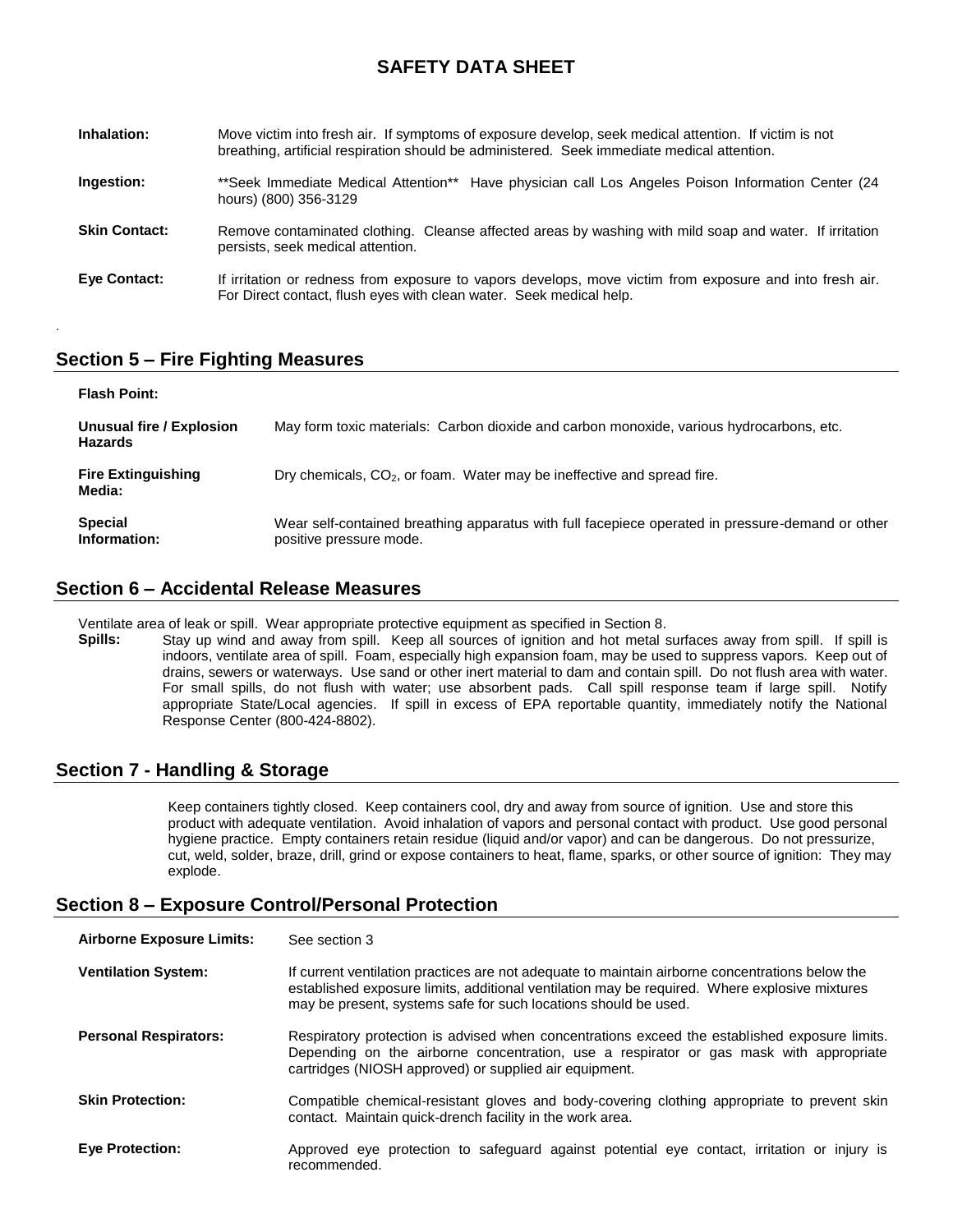# **Section 9 – Physical/Chemical Properties**

| Appearance:              | <b>Boiling Point:</b>         |  |  |
|--------------------------|-------------------------------|--|--|
| Clear Liquid             | Approximately 301° F.         |  |  |
| Odor:<br>Slight solvent  | <b>Melting Point:</b>         |  |  |
| Solubility:              | Vapor Density (Air = 1)       |  |  |
| Complete                 | No information                |  |  |
| <b>Specific Gravity:</b> | Vapor Pressure (mm Hg)        |  |  |
| 0.840                    | $2.9 \& 68 F.$                |  |  |
| pH:                      | Evaporation Rate ( $H_2O=1$ ) |  |  |
| $6.0 - 6.5$              | $%$ VOC<br>< 84.0             |  |  |

# **Section 10 – Stability & Reactivity**

| Stability:                                         | Stable at room temperature.                                                                    |
|----------------------------------------------------|------------------------------------------------------------------------------------------------|
| <b>Hazardous Decomposition</b><br><b>Products:</b> | Thermal decomposition in the presence of air may yield carbon monoxide and/or carbon dioxide.  |
| <b>Hazardous</b><br><b>Polymerizations:</b>        | Will not occur.                                                                                |
| Incompatibilities:                                 | This product is incompatible with strong acids or bases, oxidizing agents and selected amines. |
| <b>Conditions to Avoid:</b>                        | Heat and incompatibles.                                                                        |

# **Section 11 – Toxicological Information**

**Carcinogenicity: None known.**<br>**Oral:** None known. None known.

#### **Primary irritant effect:**

**On the skin:** Slight irritant effect on skin. **On the eye:** Irritating effect.

| Glycol ether EB: 470 mg/kg                                           |
|----------------------------------------------------------------------|
| Glycol ether EB: 470 mg/kg                                           |
| Glycol ether EB: 450 ppm/4 hour                                      |
| Glycol ether EB: Has shown teratogenic effects in laboratory animals |
|                                                                      |

|                        |       | -------NTP Carcinogen------- |                      |
|------------------------|-------|------------------------------|----------------------|
| <b>Ingredient</b>      | Known | <b>Anticipated</b>           | <b>IARC Category</b> |
| <b>Mineral Spirits</b> | No    | No                           | <b>None</b>          |
| Glycol ether EB        | No    | No                           | None                 |
| Glycol ether EP        | No    | No                           | None                 |

# **Section 12 – Ecological Information**

| <b>Ecological Fate:</b>     | Glycol ether EB: Biodegradable – not expected to significantly bioaccumulate               |
|-----------------------------|--------------------------------------------------------------------------------------------|
| <b>Ecological Toxicity:</b> | Glycol ether EB: LC50/96 hour values for fish are over 100mg/l – not expected to be toxic. |